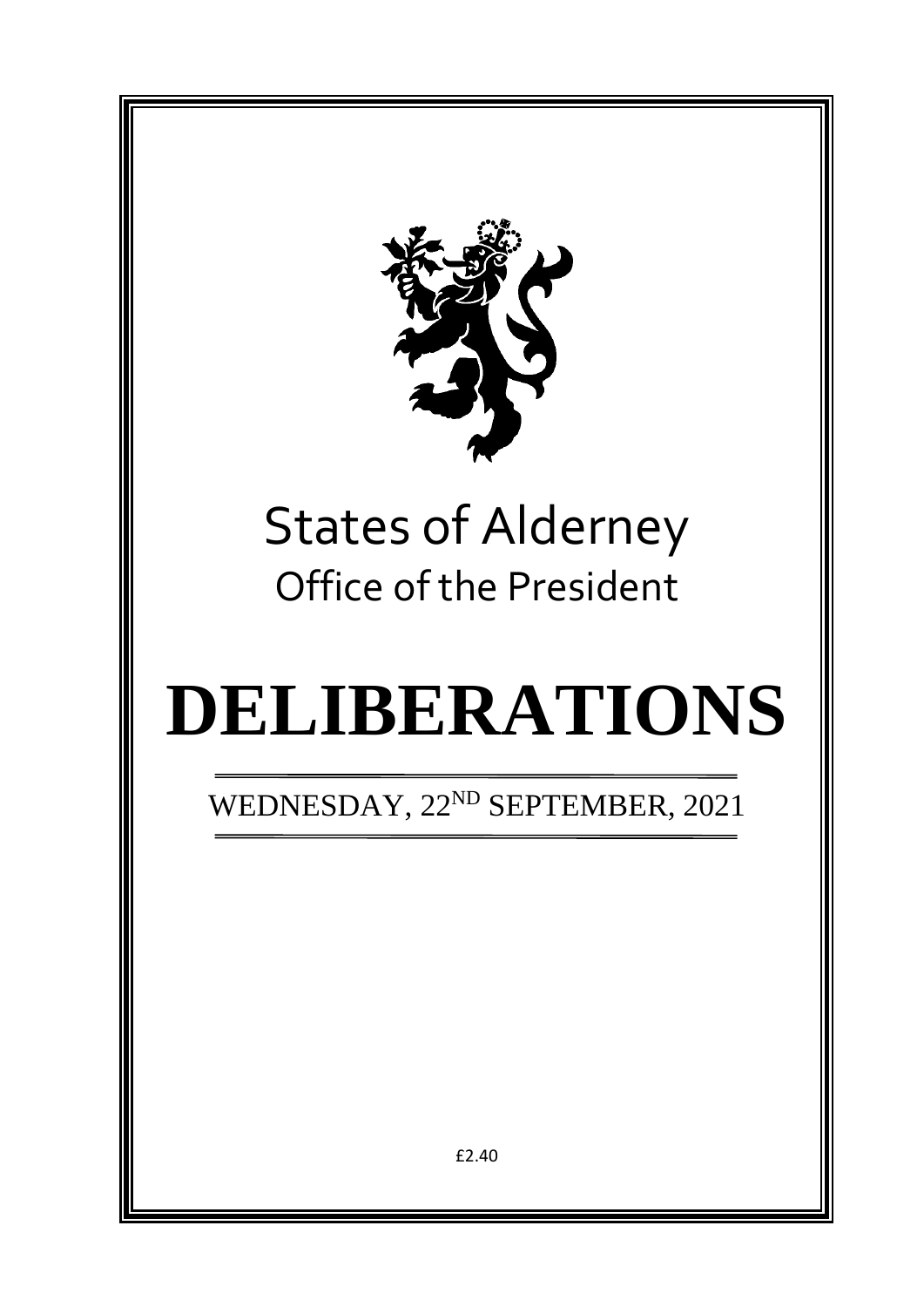# **STATES OF ALDERNEY**

# **DELIBERATIONS**

# **FOR THE STATES MEETING**

# **ON WEDNESDAY 22ND SEPTEMBER 2021 AT 1430HRS**

Present: Mr William Tate, President Ms Annie Burgess Mr Ian Carter Mr Kevin Gentle Mr Christian Harris Mr Rhys Jenkins Mr Boyd Kelly Mr Graham McKinley, OBE Mr Steve Roberts Mr Alex Snowdon

Lieutenant G T Workman RN (Rtd) represented His Excellency The Lieutenant-Governor of the Bailiwick of Guernsey.

Apologies were received from Mr Bill Abel

The President paid tribute to former States Member Mr Ray Parkin who sadly died on 16 September 2021. He then asked the Members and those in the gallery to stand for a minute's silence in memory of Mr Parkin, and to include in their thoughts the families and friends of the other two members of Alderney's community who sadly passed away recently.

#### **Item I Chief Pleas**

#### **Two Chief Pleas were received:-**

- 1. From Mr Peter Baron, on the subject of the Arsenal Estate and the proposed marina
- 2. From Mr Nick Winder, on the subject of economic recovery and early years provision in Alderney

#### **Item II The Medicines (Human and Veterinary) (Bailiwick of Guernsey) Law (Amendment) Ordinance, 2021**

**The States of Alderney resolved to approve "The Medicines (Human and Veterinary) (Bailiwick of Guernsey) Law (Amendment) Ordinance, 2021"**

Proposed by Ian Carter Seconded by Alex Snowdon Approved unanimously